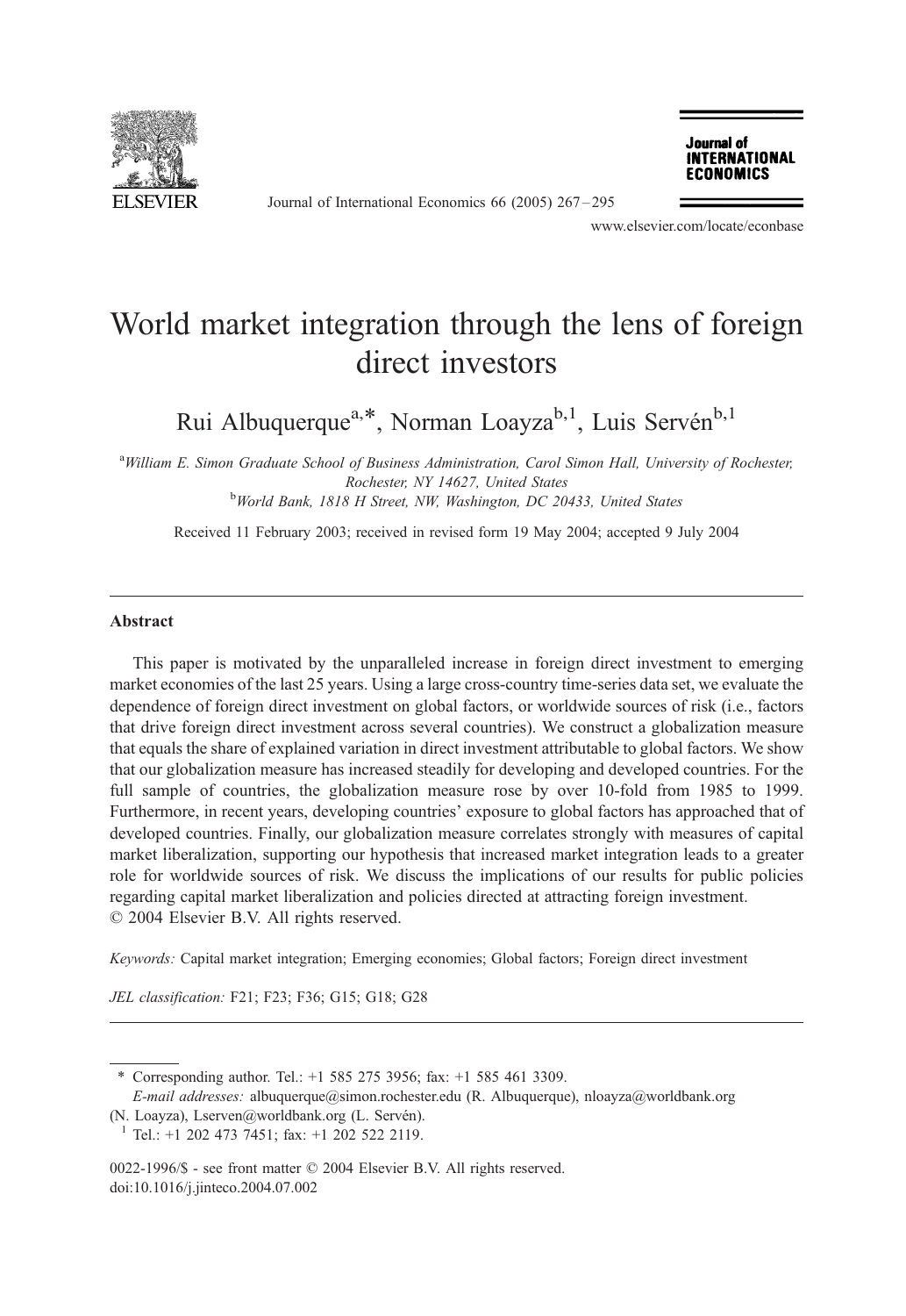## 1. Introduction

Recently, there has been a strong move towards greater integration of emerging market economies into world capital markets. The process of integration starts with the removal of capital market restrictions, most notably the liberalization of foreign investors' participation in domestic stock markets, the listing of domestic firms in foreign markets, and the privatization of state-owned companies.<sup>2</sup> Among the main goals of these reforms are a reduction in the domestic cost of capital, an increase in foreign capital inflows and in economic activity.<sup>3</sup>

This paper analyzes the dynamics of foreign capital flows, particularly foreign direct investment, in response to increased integration of capital markets. We choose to focus on capital flows rather than stock prices for two main reasons. First and foremost, the success and continuity of the liberalization reforms depend on the benefits of such programs, which, on the basis of the current evidence on stock prices, might be viewed as meager by reform opponents.<sup>4</sup> Of course, it is possible that the noted small stock price impact reflects the reforms' imperfect credibility. If that is the case, one would expect flows to behave in a fashion similar to prices; otherwise, one would expect flows to increase significantly.

In addition, not much is known about the dynamics of international capital flows in connection with the recent period of global capital market integration. Our analysis focuses on foreign direct investment as opposed to portfolio equity flows, or total capital flows for three reasons.<sup>5</sup> First, foreign direct investment is the fastest growing form of international capital flows and the most important form of private international financing for emerging market economies. As a fraction of world gross domestic product, total private capital inflows to emerging markets grew from a steady annual average of 1.3% in the period from 1976 to 1989 to an annual average of 2.0% in the period from 1990 to 2000, representing a 56% increase. During this period, foreign direct investment flows increased at an average rate that was 9% points higher than that of portfolio equity and bond flows.<sup>6</sup> To the extent that multinational corporations are vehicles for improving risk sharing across countries (e.g., [Errunza et al., 1999; Rowland and Tesar, 2004\)](#page--1-0), they may be partly responsible for the small price response of domestically listed firms after

<sup>&</sup>lt;sup>2</sup> See for example [Bekaert et al. \(2002a\),](#page--1-0) [Marston \(1995\),](#page--1-0) and [Stulz \(1999a\).](#page--1-0) [Beim and Calomiris \(2001\)](#page--1-0) report official dates of financial liberalization measures and other reforms across several countries.

<sup>&</sup>lt;sup>3</sup> For example, [Errunza and Losq \(1985\)](#page--1-0) and [Bacchetta and van Wincoop \(2000\)](#page--1-0) give theoretical arguments for these effects to occur. See [Eichengreen \(2001\)](#page--1-0) and [Bekaert et al. \(2002c\)](#page--1-0) for evidence on the effects of capital account liberalization on growth.

<sup>&</sup>lt;sup>4</sup> There is now considerable evidence on how the cost of capital responds to a financial liberalization program. The consensus view in the literature is that the cost of capital declines in the post liberalization era. However, this decline is not as large as theory would have predicted, in some studies, not even economically or statistically significant (e.g., [Bekaert and Harvey, 2000; Henry, 2000; Chari and Henry, 2004; Stulz, 1999b\)](#page--1-0).<br><sup>5</sup> See [Bekaert et al. \(2002b\)](#page--1-0) and [Edison and Warnock \(2003\)](#page--1-0) for evidence on how liberalization reforms change

short term portfolio equity flows.

<sup>6</sup> The average annualized growth rate of foreign direct investment was 17% in the period from 1976 to 2000, whereas the corresponding figure for all private nondirect investment flows was 7.6% (authors' computations using data from the World Bank World Development Indicators 2002 for low- and middle-income countries).